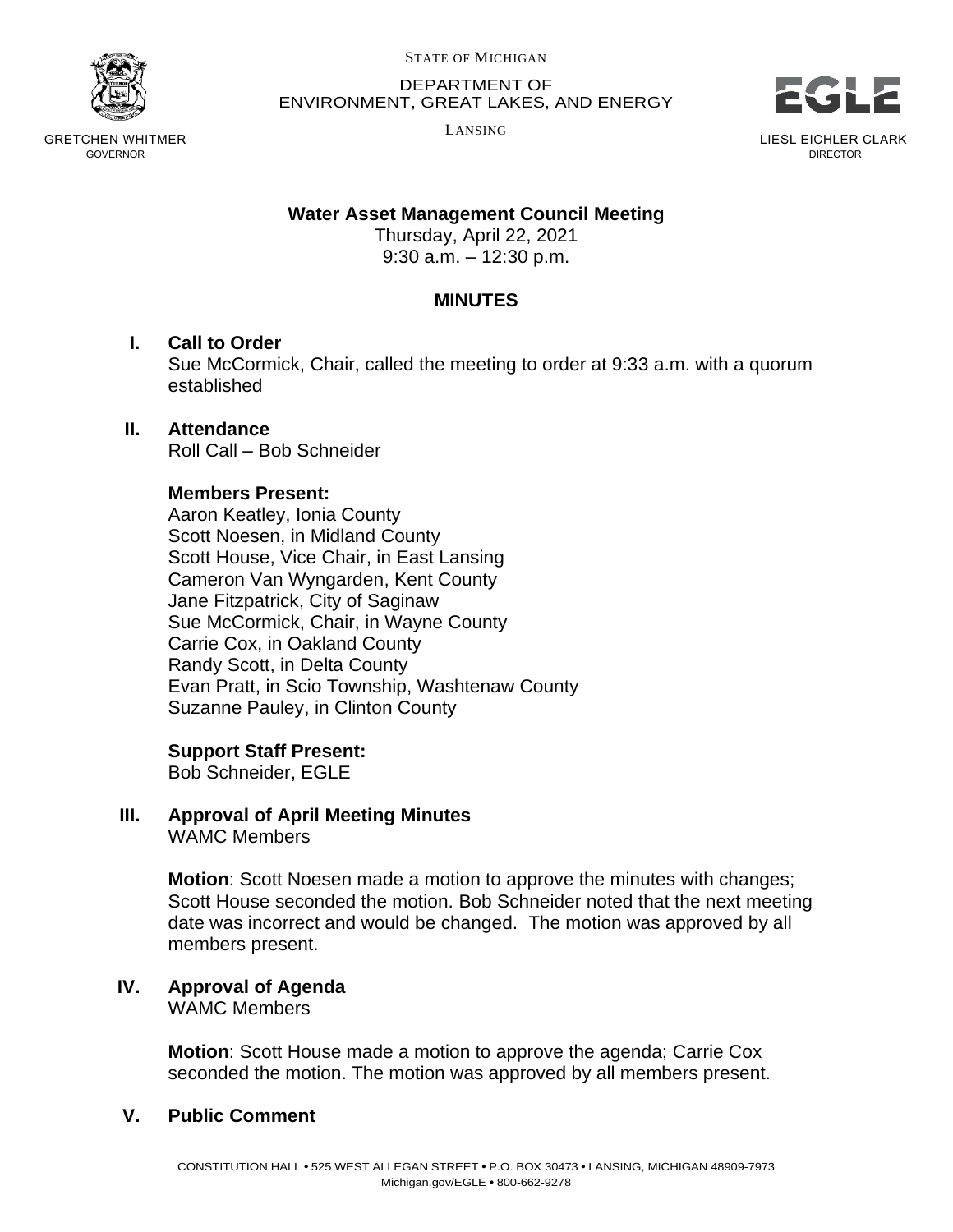## **VI. MIC Update**

Amber Hicks

Amber Hicks announced the MIC public portal was now live. The portal has been well received with approximately 10,000 projects listed. The MIC also launched the Asset Management Champion program on April 15, 2021. A new MIC executive director has been announced and will be taking over Jessica Moy's duties beginning May 3, 2021.

#### **VII. Discussion on the value-added proposition of the survey**

Scott House was wondering how we entice asset owners to participate in the survey effort. How does the WAMC work collaboratively with other organizations? What support can the WAMC expect? Cameron Van Wyngarden was wondering what support we will get from EGLE? Is the survey the best route? Evan Pratt's concern is what is WAMC's game plan? Jane Fitzpatrick thinks it might be time for the WAMC to become more visible. Scott Noesen felt there is a sense of urgency with the new ARP funds coming into the state. Can these funds be used for WAMC's initiatives? Aaron Keatley wanted to reinforce EGLE's commitment to the WAMC, however EGLE funding is limited. How do we use the WAMC to compliment EGLE's asset management initiatives? Sue McCormick wondered how we can bring asset visibility to the public? How can we take the data from the EGLE asset management plans and provide a comprehensive picture of the state of asset conditions throughout the state?

It was determined that the survey does provide some value in the short term. The WAMC would proceed with the survey.

#### **VIII. Review of Webinar format and production details** WAMC Members

Carrie Cox stated the question for an asset owner to answer is "why should I complete the survey" and "what will the WAMC do with the information". The webinar will be an opportunity for the WAMC to talk on the importance of asset management. There will be a slide component, a discussion component, and a Q&A component. Three to five sections that will discuss the who, why, how and when of the survey.

#### **IX. Approval of surveys, guidance and mailing lists** WAMC Members

**Motion**: Evan Pratt made a motion to go forward with the surveys, guidance and mailing list; Cameron Van Wyngarden seconded the motion. The motion was approved by all members present.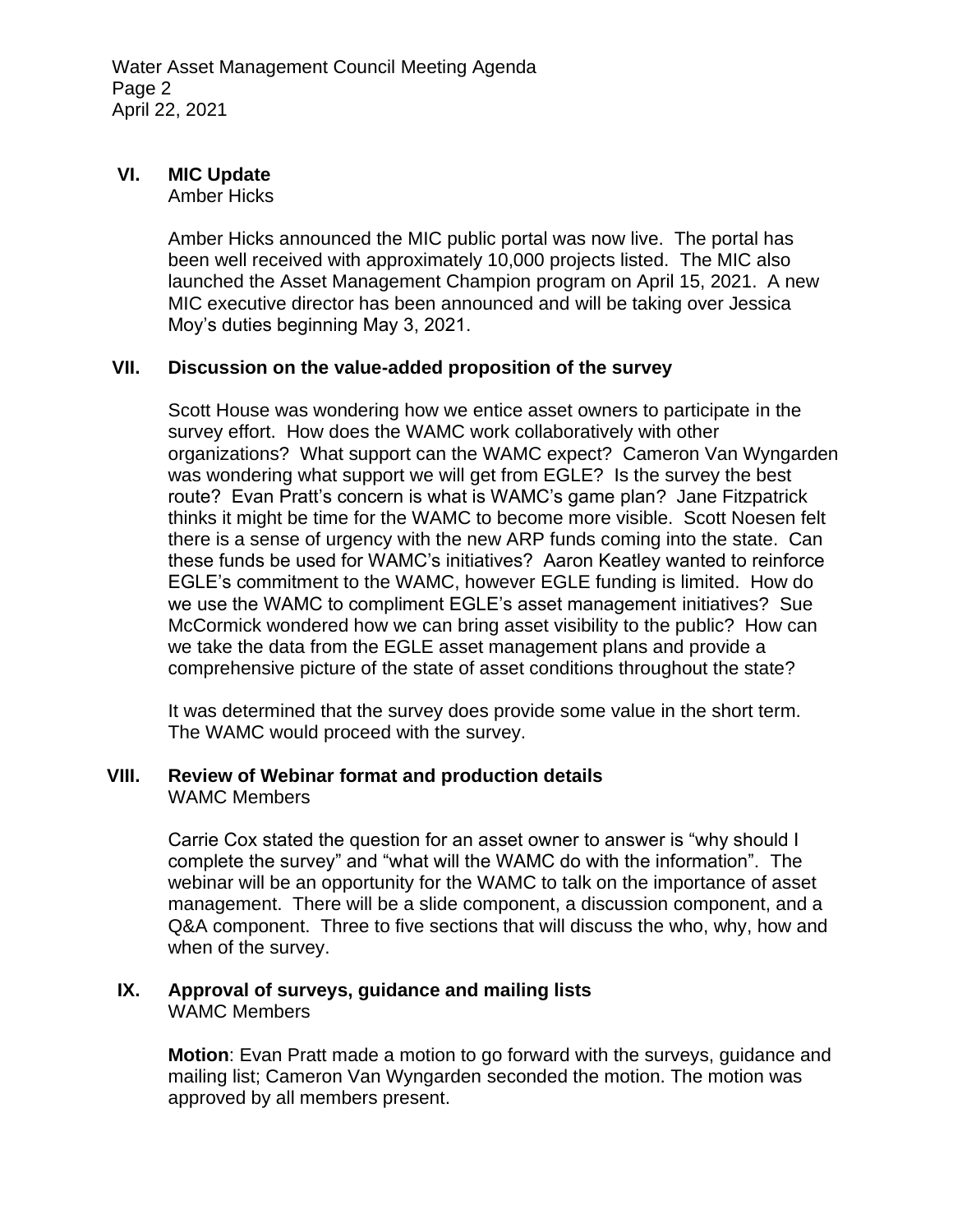Sue McCormick asked that the mailing list be reviewed for GLWA inclusion.

#### **X. Discuss format for review of incoming surveys**

WAMC members

Ther was a question on how we would handle those asset owners that do not respond. Evan Pratt suggested there might be a follow up letter requesting participation. Sue McCormick stated that part of the WAMC reporting might be identify the response rate. Scott House stressed the need to share the good news. It was also suggested the MIC might provide some suggestions on data interpretation following their Readiness Scale efforts.

# **XI. Approval of WAMC Annual Report**

WAMC Members

Evan Pratt felt that the Annual Report did not address funding needs and might provide more clarity on all asset categories in the state and not just linear assets. Cameron Van Wyngarden felt the report did not accurately reflect all the challenges facing the WAMC and asset owners in the state. Carrie Cox suggested the table of WAMC members might better include term expiration dates instead of term length. Several additional items were recommended to be addressed in the report. It was determined the WAMC would review a revised report at the next meeting.

## **XII. Discussion on updating WAMC bylaws**

WAMC members

Cameron Van Wyngarden suggested there are several items in the bylaws that could be revised. Items would be brought forward at the next meeting.

#### **XIII. Adjournment**

Sue McCormick, Chair

Scott House stated that he would be entering military active duty in June and may or may not be able to continue as a WAMC council member and would have more information at the May meeting.

The meeting was adjourned at 11:30 AM.

#### **Next Meeting:**

Thursday, May 27, 2021 9:30 a.m. – 12:30 p.m. TBD